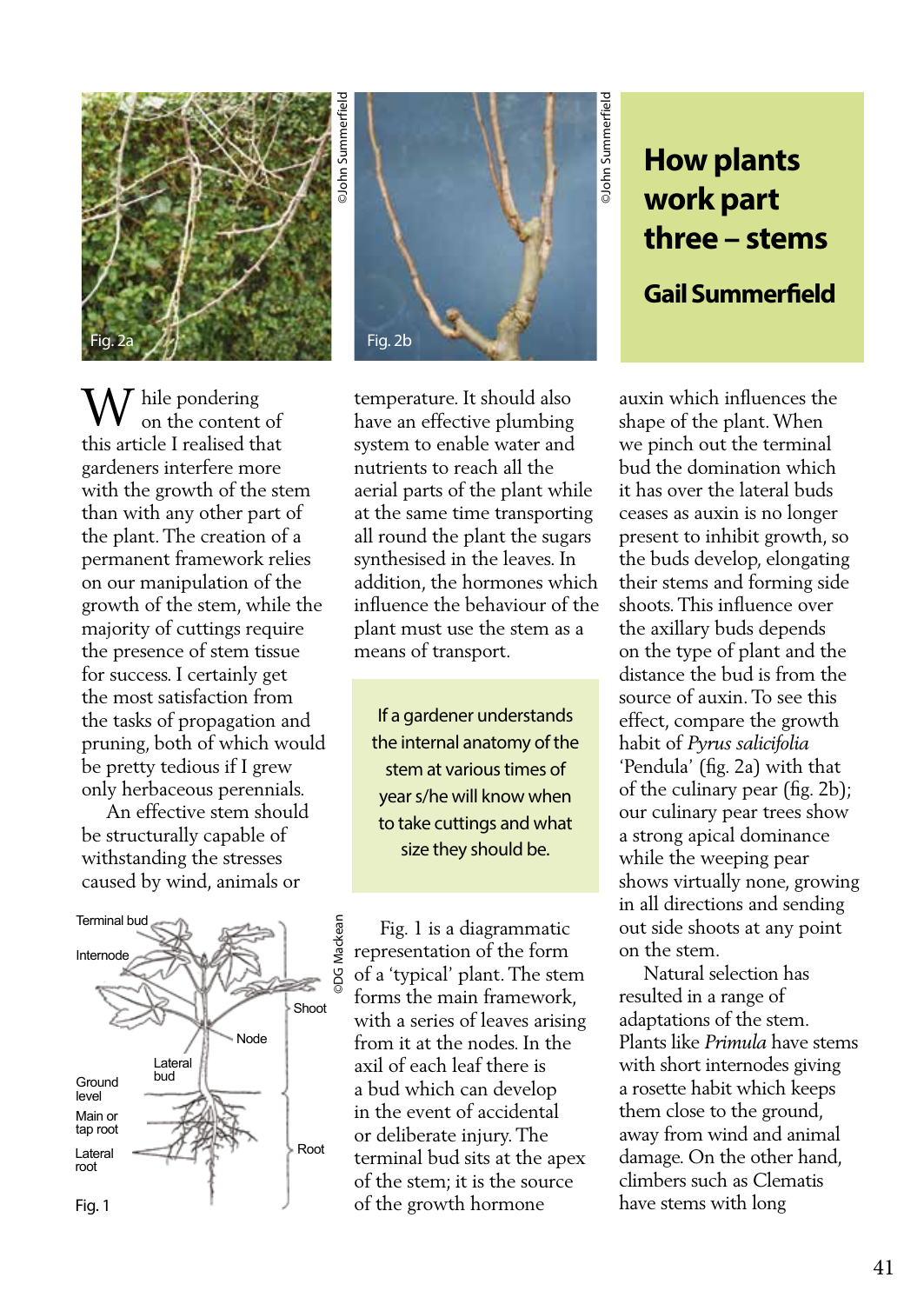internodes enabling them to climb up other plants and so maximise the light getting to their leaves. Most deciduous trees have the capacity to arrange their leaves in such a way as to make a complete canopy cover, providing each tree with an efficient lightcapture system, necessary for photosynthesis.

 Bulbous plants show a range of stem adaptations enabling them to remain in the soil in a dormant form. In true bulbs such as *Allium, Narcissu*s and *Tulipa* (fig. 3), the stem has contracted to form a semi-spherical disc at the base (the basal plate), off which the leaves arise. When the bulb has flowered and the aerial leaves have died down, the remaining leaves are seen as fleshy leaf-bases, in the axils of which are buds. It is possible to take 'cuttings' of the bulb either by cutting it into wedges, each with a piece of stem and several leaf bases with the buds trapped between them, or by slicing off two leaf bases along with a portion of the stem. If you have left a cut onion in the

fridge for a long time you will have seen the development of the axillary buds. The corms from which *Crocosmia, Crocus* or *Gladiolus* grow (fig. 4) consist largely of the swollen stem with the leaves represented by the papery outside casing. The buds are where these leaves come off the stem. Leaving a corm unplanted for a length of time will result in the development of a series of buds around the corm. In the case of the potato (fig. 5), the stem swells to produce a storage organ rich in carbohydrates, ready to sustain the fast-developing plant in spring. The 'eyes' are vestigial leaves with buds in their axils. The term 'seed' potatoes is a botanical misnomer.

 In the environmental conditions in which cacti survive, their stems have become green water-storage organs with much-reduced leaves present as spines. Nevertheless, there will be a bud in the axil of each spine. The leaves of Butchers Broom (*Ruscus*) are actually adapted stems, known as

cladodes, with the vestigial leaves and buds to be found on the surface of the 'leaf'.

 You might ask what is the use of all this information? I would argue that a knowledge of the morphology of the plant reduces the likelihood of our making some fundamental mistakes. For example, pruning shrubs by light trimming of the shoots results in the development of buds close to the cut and the loss of structural form. Again, we often hear people say "I just broke off a bit and stuck it in the ground and it grew". Well, it may have done, but then a high proportion of some genera will not and, if they do, we get a miserable, straggly plant. Understanding the morphology of plants enables us to take strong, compact cuttings and have a well-shaped final specimen.

 The growth of a plant from seed and its development into a mature plant can take from a matter of weeks, in the case of some ephemeral weeds such as hairy bittercress, to many years for an oak

Stem







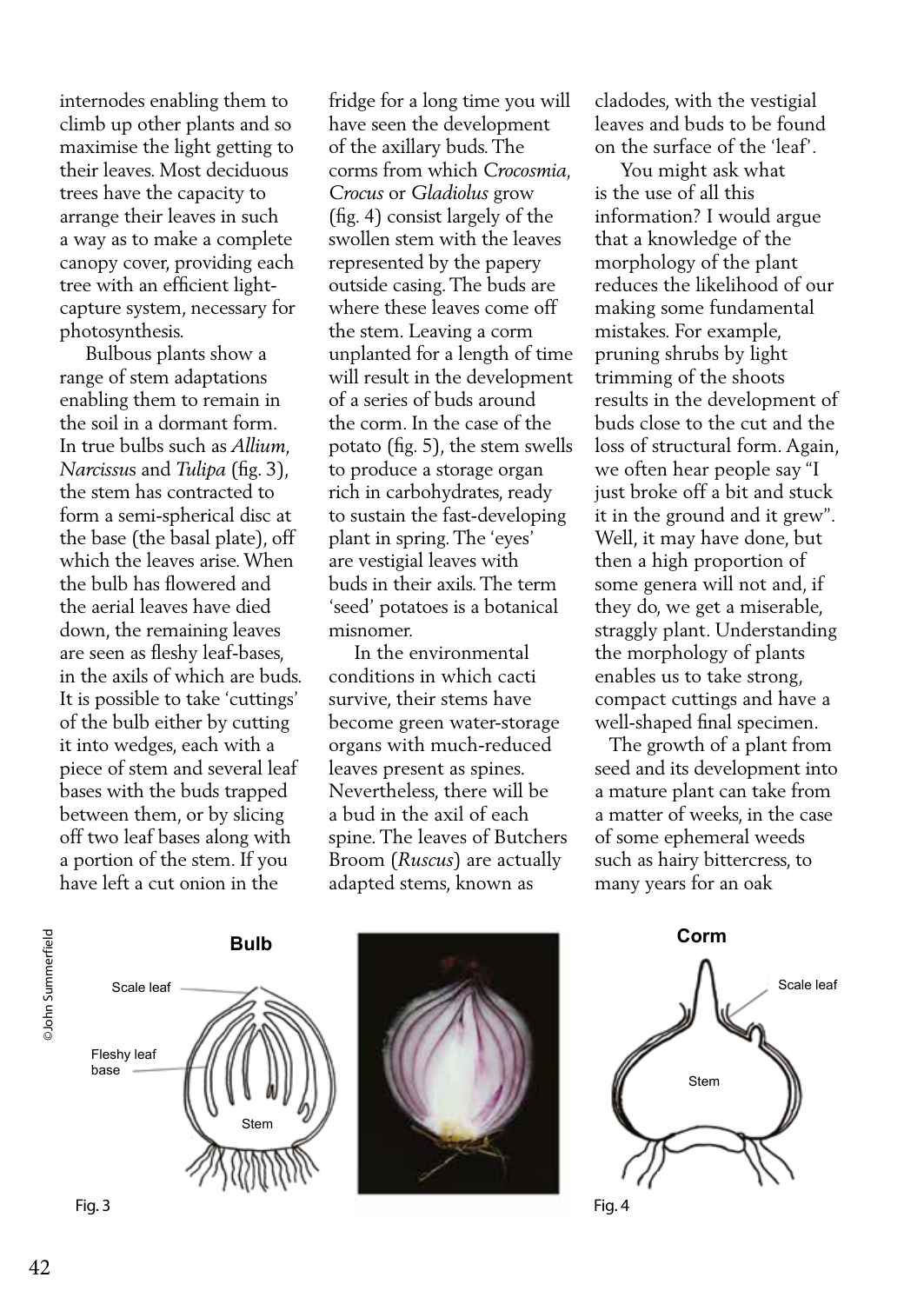tree. In every case, it is the stem which is crucial for the plant's survival. To reproduce, bittercress, with its delicate frost-sensitive stems, relies on producing copious quantities of seed which it scatters far and wide. In contrast, in our climate trees and shrubs live for many years and set seed annually; they depend on their ability to survive winter, making a framework from which they can develop in the spring, and should conditions be unsuitable for flowering they can sit tight and wait until the following season.

 Flowering plants are divided into monocotyledons and dicotyledons. The majority of the plants we grow are dicots. Fig. 6 gives us a closer look at typical young stems in cross section, comparing dicotyledons and monocotyledons. Both have an outer epidermal layer, but the dicot has a distinct ring of vascular bundles whereas the monocot bundles are simpler and scattered throughout the packing tissue of the stem; they do not contain any actively dividing tissue and are said to be 'closed'. Both structures provide the young plant with the strength to support the rest of the plant, but the dicot has the added ability to join the vascular bundles into a ring of conductive tissue (fig. 7) which maintains the strength and increases the translocation capacity of the stem. In addition, the ring can be strengthened by the deposition of lignin in some



of the cells, which protects the soft tissues from low winter temperatures. This process is known as secondary thickening and it limits the type of cuttings we can take and the time when we should take them.

 Further examination of the dicotyledon vascular bundle (fig. 8) shows an outside protective layer of sclerenchyma cells strengthened with lignin, inside which is the phloem which transports the sugars. The innermost tissue is xylem, through which water and mineral nutrients are conducted. Plant hormones are thought to travel in the packing tissue (parenchyma) which is adjacent to the vascular ring. Sandwiched between the phloem and xylem is the cambium – a narrow layer of brick-like cells which are continuously dividing. Such cells are undifferentiated, but when a cutting is taken they have the capacity to develop into all the tissues necessary to make a new root. When we take a

cutting, we do so by making a cut just below the node where there will be a concentration of growth hormones. As a tree matures, a ring of cells outside the vascular tissue begins to divide to produce cells which will eventually form the bark of the tree. Damage by animals or over-zealous strimmers to the outside layers of the stem will impair growth and may result in death.

 A little bottom heat in a propagator will increase the speed of division and speed up rooting in cuttings. Plant hormones auxin and cytokinin influence rooting of all cuttings. They are produced in response to "wounding" when a cutting is taken. Commercial hormone rooting powder contains chemically produced versions of these compounds; there's really no need to use it though it does speed up the process in subjects which are shy to root.

 Evolution in specific environmental conditions has led to anatomical adaptations